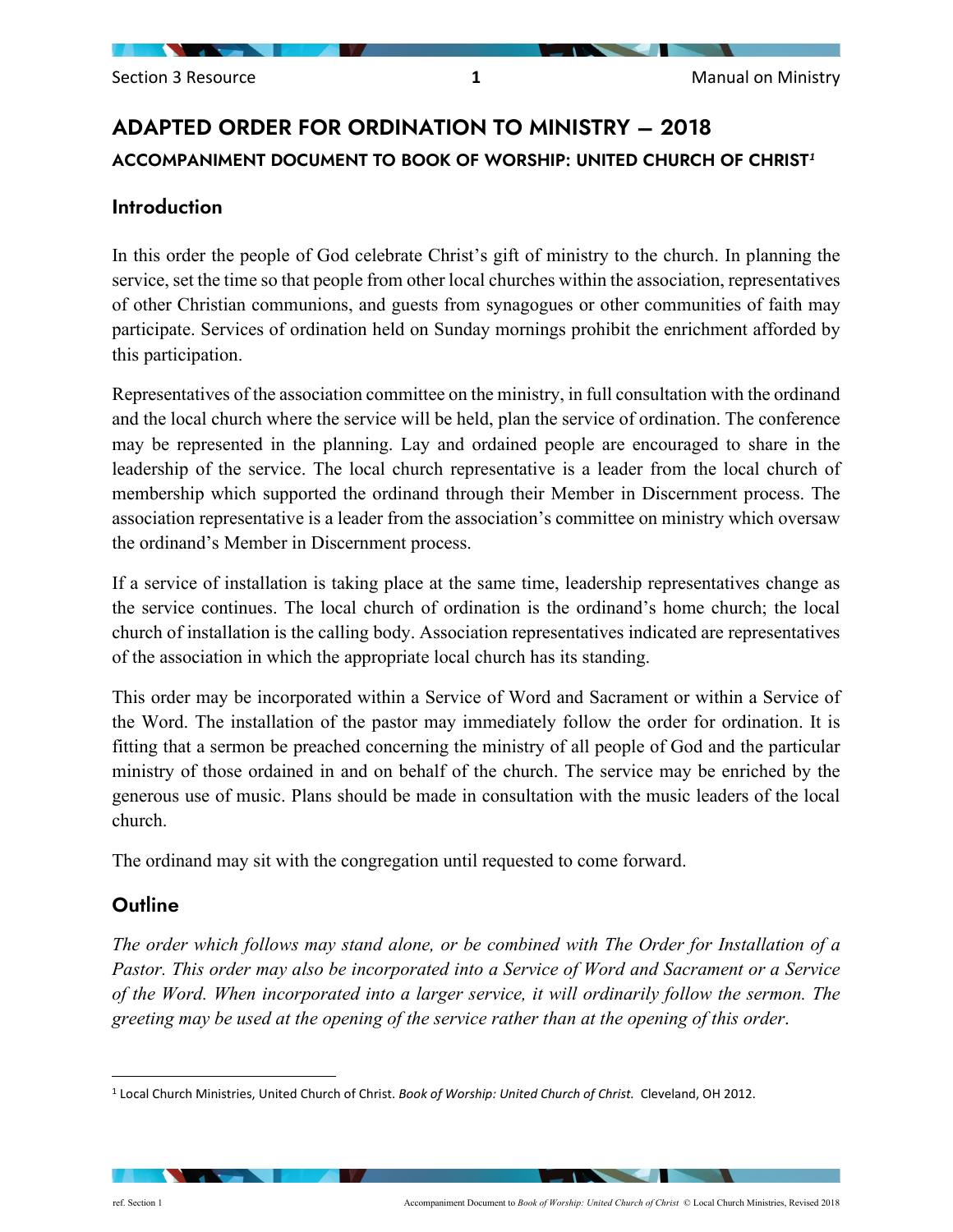Section 3 Resource **2 2 Manual on Ministry** 

- **Introduction to the Occasion** (printed in the worship bulletin)
- Greeting
- **Presentation**
- **Exhortation**
- **Examination**
- Acclamation
- Laying on of Hands
- **Declaration**

# Introduction to the Occasion: Understanding Ordination in the United Church of Christ

# *(Printed in the worship bulletin)*

Friends, we welcome all to this celebration of the ordination of *the step in the step in the step in* to the step in the step in the step in the step in the step in the step in the step in the step in the step in the step Ministry of Word and Sacrament in the United Church of Christ. We offer a few words as context for the ritual in which we are about to engage, so that all may enter fully.

The United Church of Christ believes that God calls every Christian to be a servant of God, a minister, living and serving in Christ's name. This call is celebrated sacramentally in Baptism as persons are claimed for Christ by the Holy Spirit and the church. All who are baptized spend the rest of their lives responding to God's call and claim, as God's love is shown in word and deed.

Christians are members of the Body of Christ, the church, under the sole headship of Jesus Christ. This is a living body<sup>[2](#page-1-0)</sup> – called, formed, and sent into the world by the power of the Holy Spirit. The church is a covenantal community partaking in the sacraments of Baptism and Holy Communion. Members belong to God in Jesus Christ and therefore to one another in Jesus' name.

The church acknowledges that its members have many diverse ministries in the world and in the church. It also recognizes a specific need for representative servant leaders to equip the saints for the work of ministry, for building up the Body of Christ.<sup>[3](#page-1-1)</sup>

The United Church of Christ, recognizing the tradition of the church universal throughout the ages and throughout the world, affirms God's call to some individuals to be such leaders who help the

<span id="page-1-0"></span><sup>2</sup> 1 Corinthians 12

<span id="page-1-1"></span><sup>3</sup> Ephesians 4:12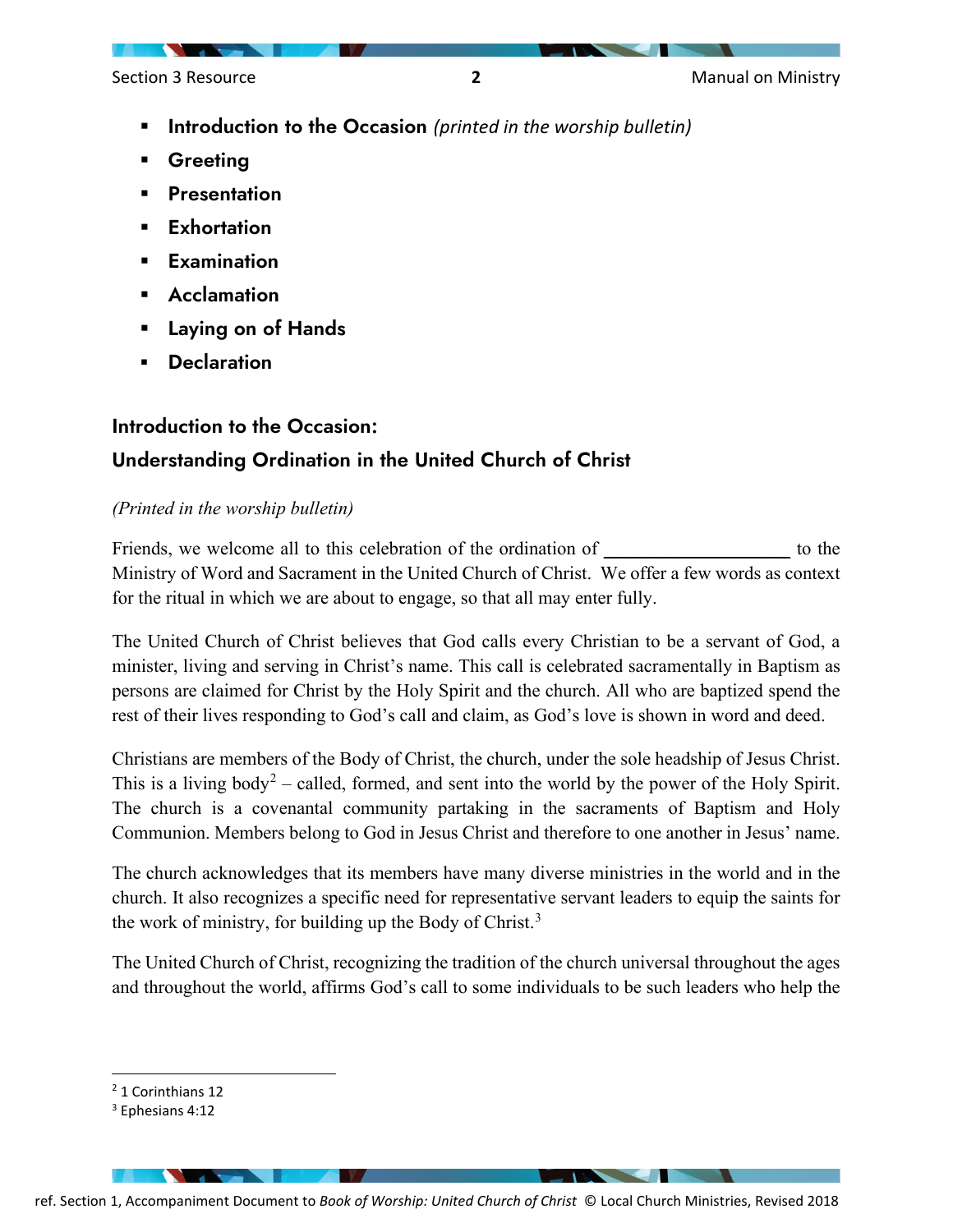church to be what God intends it to be. These persons are set apart through prayer and the laying on of hands in the rite of ordination.

Relying on the Holy Spirit, ordained ministers enter the apostolic ministry continuing the witness of Christ's followers from New Testament times. They bear particular authority and particular responsibility for the proclamation and practice of the Christian faith and for the life of the church itself. They vow to serve and to lead as persons of faith claimed by the Gospel of Jesus Christ and committed to the church and its ministry.

# **Greeting**

*The moderator or another representative of the association may greet the people, and they may respond in these or similar words.*

## *Association Representative*

Grace to you and peace from God, who is and who was and who is to come, and from Jesus Christ the faithful witness and the sovereign of the rulers on earth.<sup>[4](#page-2-0)</sup> The *Association* of the Conference of the United Church of Christ greets you in the name of Jesus Christ, the head of the church.

## *People*

**To God, who by the power at work within us is able to do far more abundantly than all that we ask or imagine, be glory in the church and in Christ Jesus to all generations, for ever and ever. Amen.[5](#page-2-1)**

# **Presentation**

*A representative of the local church that is requesting the ordination may address a representative of the association in these or similar words. The ordinand's full name may be used in the first reference. Thereafter, the first name only may be used.*

## *Local Church Representative (addressing the association representative)*

United Church of Christ, after carefully considering the call to ordained ministry of *\_\_\_\_\_\_\_\_\_\_\_\_\_\_\_\_\_\_\_\_*, respectfully requests that the Association ordain *\_\_\_\_\_\_\_\_\_\_\_\_\_\_\_\_\_\_\_\_\_\_* to the ministry of the church of Jesus Christ, consistent with scripture and with the traditions of the church universal, and according to the polity of the United Church of Christ.

<span id="page-2-1"></span>ref. Section 1, Accompaniment Document to *Book of Worship: United Church of Christ* © Local Church Ministries, Revised 2018

<span id="page-2-0"></span><sup>4</sup> Revelation 1:4,5 adapted.

<sup>5</sup> Ephesians 3:20-21, adapted.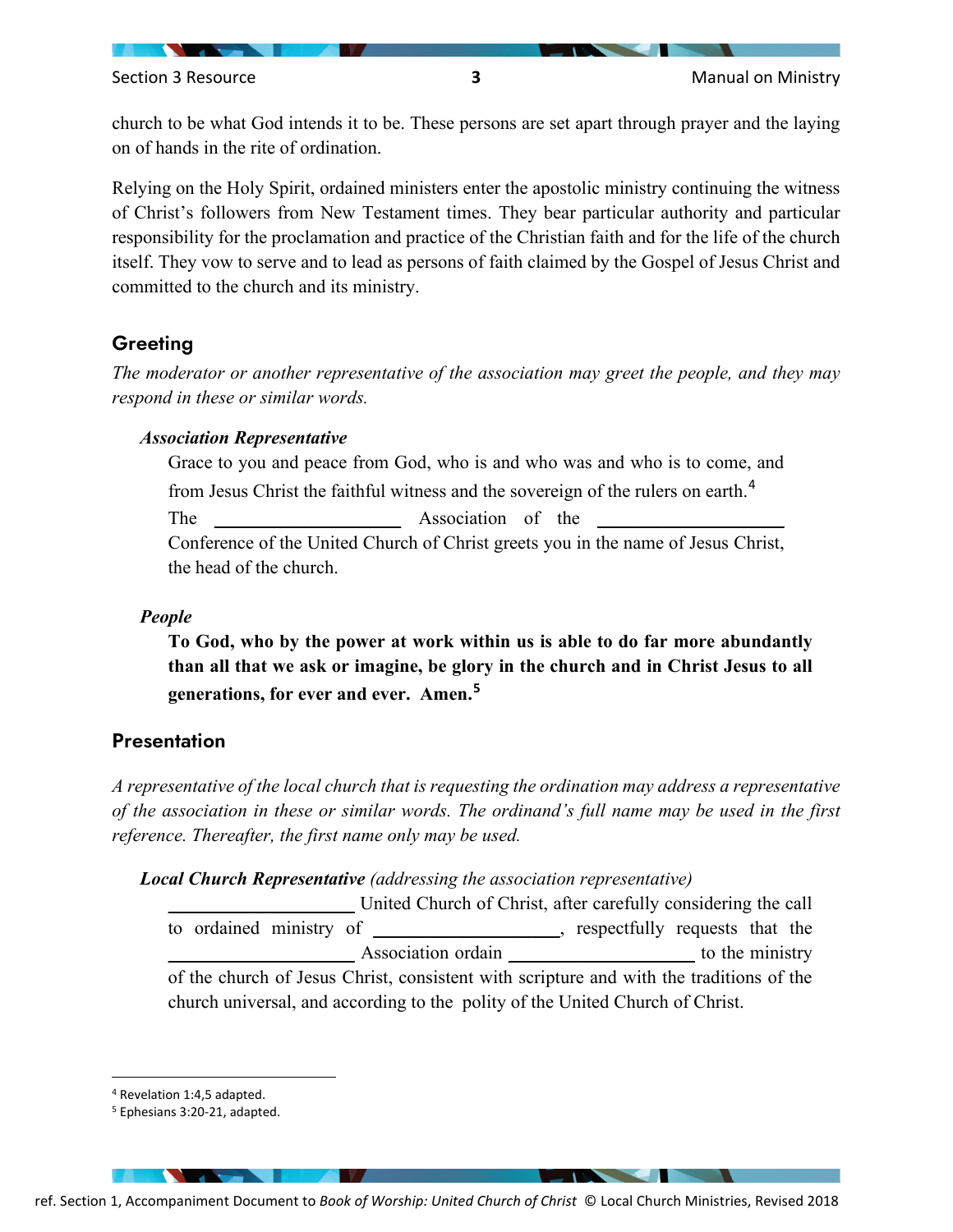

#### *Association Representative (addressing the congregation)*

The **Association** has reviewed the request of local church United Church of Christ. We have prayerfully examined concerning their fitness for ministry in Christ's church. We are pleased, on behalf of the United Church of Christ, to authorize the ordination of  $\qquad \qquad$  into the Christian ministry.

*(addressing the ordinand)*

\_\_\_\_\_\_\_\_\_\_\_\_\_\_\_\_\_\_\_\_, servant of God, we invite you to come forward as a sign of your consent to receive ordination into Christian ministry.

*The ordinand may leave their place in the congregation and may stand, if able, at the chancel before the representative(s) of the association.*

# **Exhortation**

#### *Association Representative*

As today you come to answer the call of God and your church to lead people in their discipleship, worship and mission as the living Body of Christ, consider well the nature and significance of ordained ministry. The first ministers were apostles sent out by Jesus Christ. From the times of Paul and Junia<sup>[6](#page-3-0)</sup> and the Ethiopian eunuch<sup>[7](#page-3-1)</sup> some have been called and affirmed for ministry and leadership in the church. Through the centuries, the Body of Christ has continued to recognize and bless leaders asking them to take vows of ordination that their leadership in and on behalf of the community might accompany authority with service. Ordination, therefore, is a most solemn and ancient rite conferring the responsibility and accountability of leadership: to serve the Church, to preach the good news of Jesus Christ, to administer the Sacraments, to pray with and for the people, to nurture and instruct, counsel and guide. Ordained ministers are to live lives worthy of their calling, working in unity with all Christians, witnessing to the unity of the church,

<span id="page-3-1"></span>ref. Section 1, Accompaniment Document to *Book of Worship: United Church of Christ* © Local Church Ministries, Revised 2018

<span id="page-3-0"></span><sup>6</sup> Romans 16:7

<sup>7</sup> Acts 8:21-40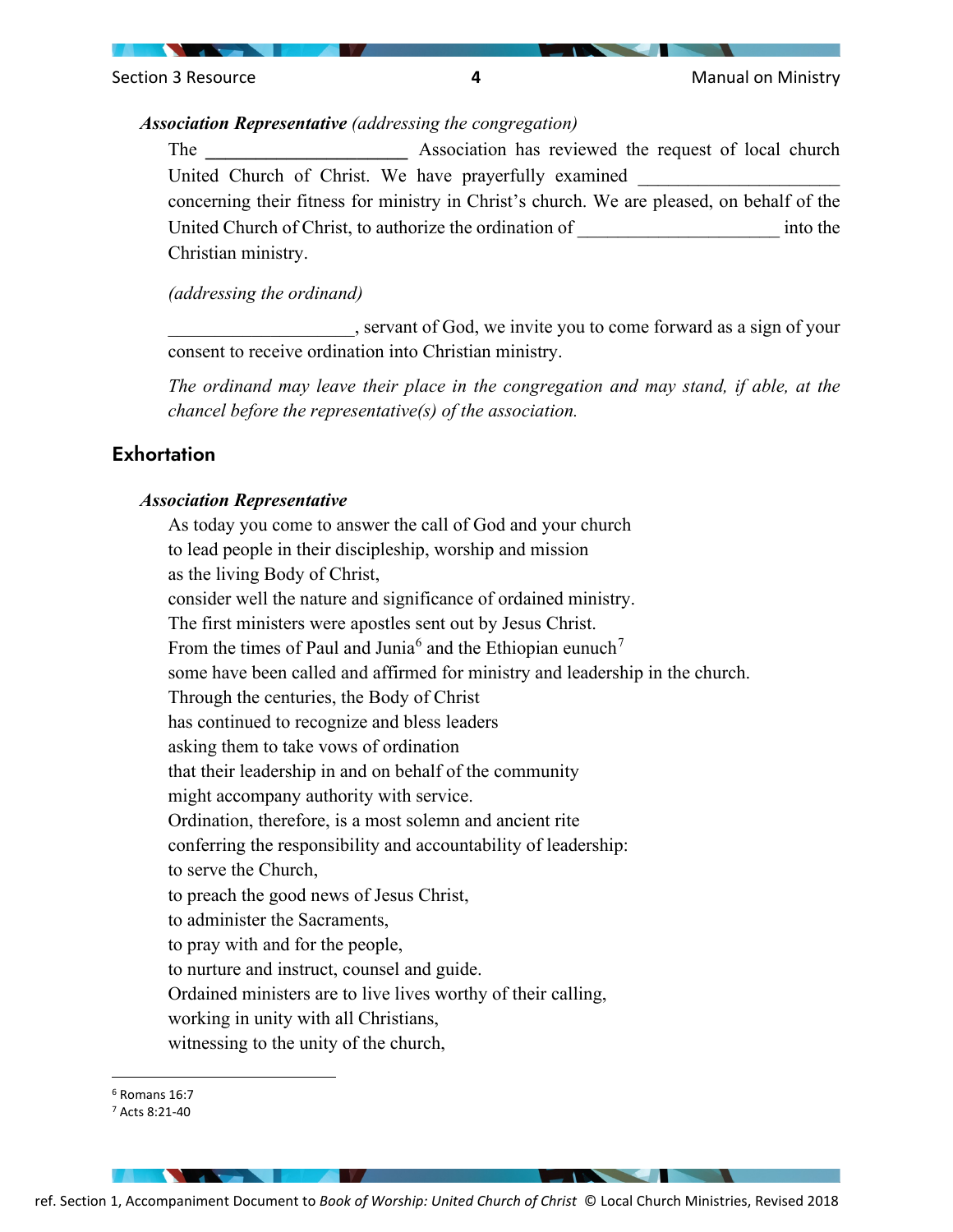cooperating with colleagues in ministry throughout the United Church of Christ and with the ecumenical church. Ordained ministers are to conduct themselves that their lives may be shaped by Jesus Christ with the help of the Holy Spirit and that they may continually renew the gift of God that is in them to make known to all people the Gospel of the grace of God.

*A representative of the association or other worship leader may read a selection of these or similar scripture passages.* 

# A

#### *Association Representative or Worship Leader*

Hear these words from the prophet Isaiah:

*I heard the voice of the Holy One saying, Whom shall I send, and who will go for us?" Then I said, "Here I am! Send me!"[8](#page-4-0)*

*How wonderful it is to see a messenger coming across the mountains, bringing good news, the news of peace! The messenger announces victory and says to Zion, "Your God reigns."[9](#page-4-1)*

*The Spirit of God is upon me, because the Holy One has anointed me to bring good news to the poor, heal the brokenhearted, proclaim liberty to the captives, and freedom to those who are bound.[10](#page-4-2)*

# B

#### *Association Representative or Worship Leader*

Hear these words from the apostle Paul:

*How can people call on someone they don't have faith in? And how can they have faith in someone they haven't heard of? And how can they hear without a preacher?* 

<span id="page-4-0"></span><sup>8</sup> Isaiah 6:8, adapted.

<span id="page-4-2"></span><sup>10</sup> Isaiah 61:1, adapted.

<span id="page-4-1"></span><sup>9</sup> Isaiah 52:7-8, *Good News Bible*, adapted.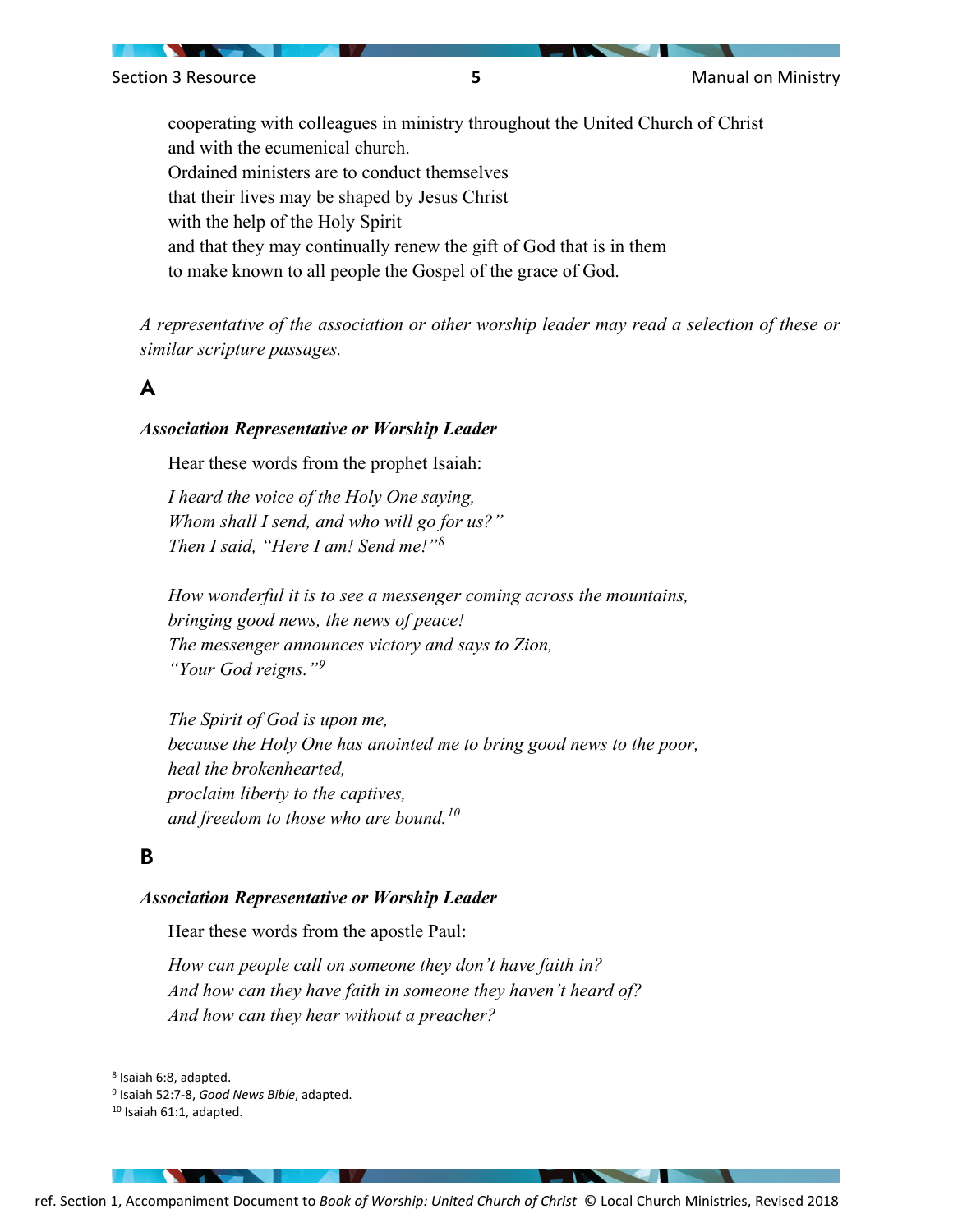

*And how can they preach unless they are sent? [11](#page-5-0)*

and from Jesus Christ to his first disciples:

*Follow me, and I will make you fish for people.[12](#page-5-1)* 

# C

#### *Association Representative or Worship Leader*

Hear these words from the apostle Paul:

*The gifts Christ gave were that some would be apostles, some prophets, some evangelists, some pastors and teachers, to equip the saints for the work of ministry, for building up the body of Christ.[13](#page-5-2)*

And from Jesus Christ to the first disciples:

*You know that the rulers of the Gentiles dominate them, and their great leaders exercise authority over them. It shall not be so among you; but whoever would be great among you must be your servant.[14](#page-5-3)*

and

*So if I, your Lord and Teacher, have washed your feet, you also ought to wash one another's feet. For I have set you an example, that you also should do as I have done to you.[15](#page-5-4)*

# Examination

*A representative of the association may then ask the ordinand the following questions,*  referencing The Marks of Faithful and Effective Authorized Ministers of the United Church of *Christ.*

#### *Association Representative*

\_\_\_\_\_\_\_\_\_\_\_\_\_\_\_\_\_\_\_\_, before God and this congregation, we ask you: After prayerful discernment by yourself and in community, are you persuaded that God has called you to be an ordained minister of the Church of Jesus Christ, and are you ready with the help of God to enter this ministry and to serve faithfully in it?

<span id="page-5-0"></span><sup>11</sup> Romans 10:14-15, Common English Bible

<span id="page-5-1"></span><sup>12</sup> Mark 1: 17, New Revised Standard Version

<span id="page-5-2"></span><sup>13</sup> Ephesians 4: 11-12, *New Testament and Psalms: An Inclusive Version*

<span id="page-5-3"></span><sup>14</sup> Matthew 20:26-27

<span id="page-5-4"></span><sup>15</sup> John 13: 14-15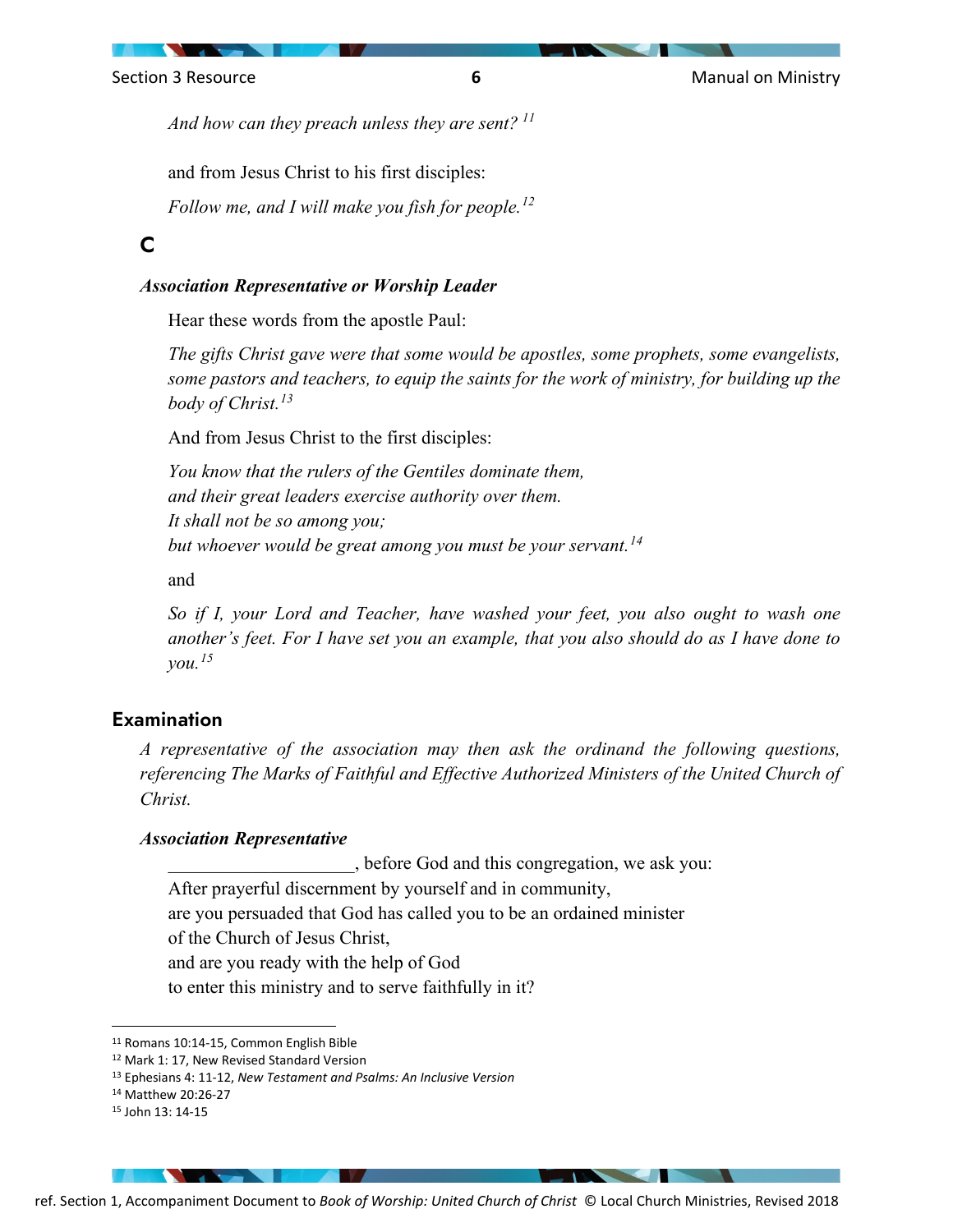Section 3 Resource **7 7 Manual on Ministry Manual on Ministry** 

#### *Ordinand*

I am.

#### *Association Representative*

Do you, with the Church throughout the world, hear the word of God in the scriptures of the Old and New Testaments, and do you accept the word of God as the rule of Christian faith and practice?

#### *Ordinand*

I do.

#### *Association Representative*

Do you accept the polity of the United Church of Christ, including the UCC Ministerial Code; and will you, as an ordained minister in this communion, reach out ecumenically toward all who are in Christ and show Christian love and respect to people of other faiths and people of no faith?

#### *Ordinand*

I do and I will, relying on God's grace.

#### *Association Representative*

Do you promise to be diligent in your private prayer, to be open to the continuing revelation of God in scripture, and to seek the Spirit at work in the signs of the times?

#### *Ordinand*

I do, relying on God's grace.

#### *Association Representative*

Will you be faithful in preaching and teaching the Gospel, and in administering the sacraments and rites of the church?

#### *Ordinand*

I will, relying on God's grace.

#### *Association Representative*

Will you seek to regard all people with equal love and concern and undertake to minister impartially to the needs of all? Will you be faithful in exercising pastoral care and leadership, and will you be responsible in keeping confidences shared with you?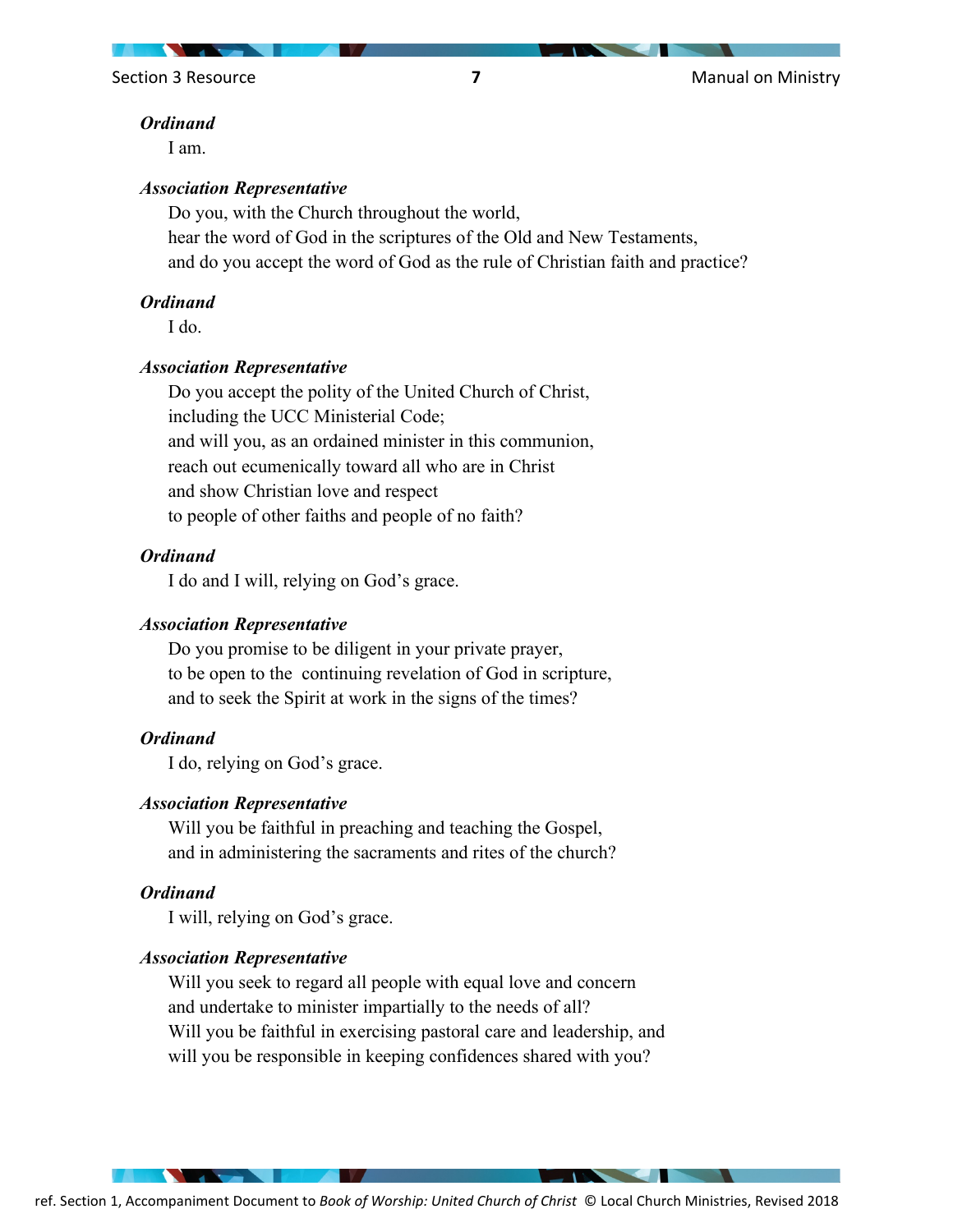Section 3 Resource **8** Manual on Ministry

#### *Ordinand*

I will, relying on God's grace.

#### *Association Representative*

Will you be zealous in maintaining both the truth of the Gospel and the peace of the Church, speaking the truth in love?

## *Ordinand*

I will, relying on God's grace.

#### *Association Representative*

Will you responsibly steward, for the sake of God's future, the resources the Church entrusts to you?

#### *Ordinand*

I will, relying on God's grace.

#### *Association Representative*

Will you care for all of creation, striving to steward with justice the earth and its resources, and to heal the broken places?

#### *Ordinand*

I will, relying on God's grace.

#### *Association Representative*

Will you exercise wisdom and courage in carrying out public duties, witnessing and working for God's justice and mercy in each situation?

#### *Ordinand*

I will, relying on God's grace.

# **Acclamation**

*Those official delegates of the association (clergy and others so designated) who are able may stand.*

#### *Association Representative (addressing the members of the Association)*

People of God, you have heard the promises has made. What is your will?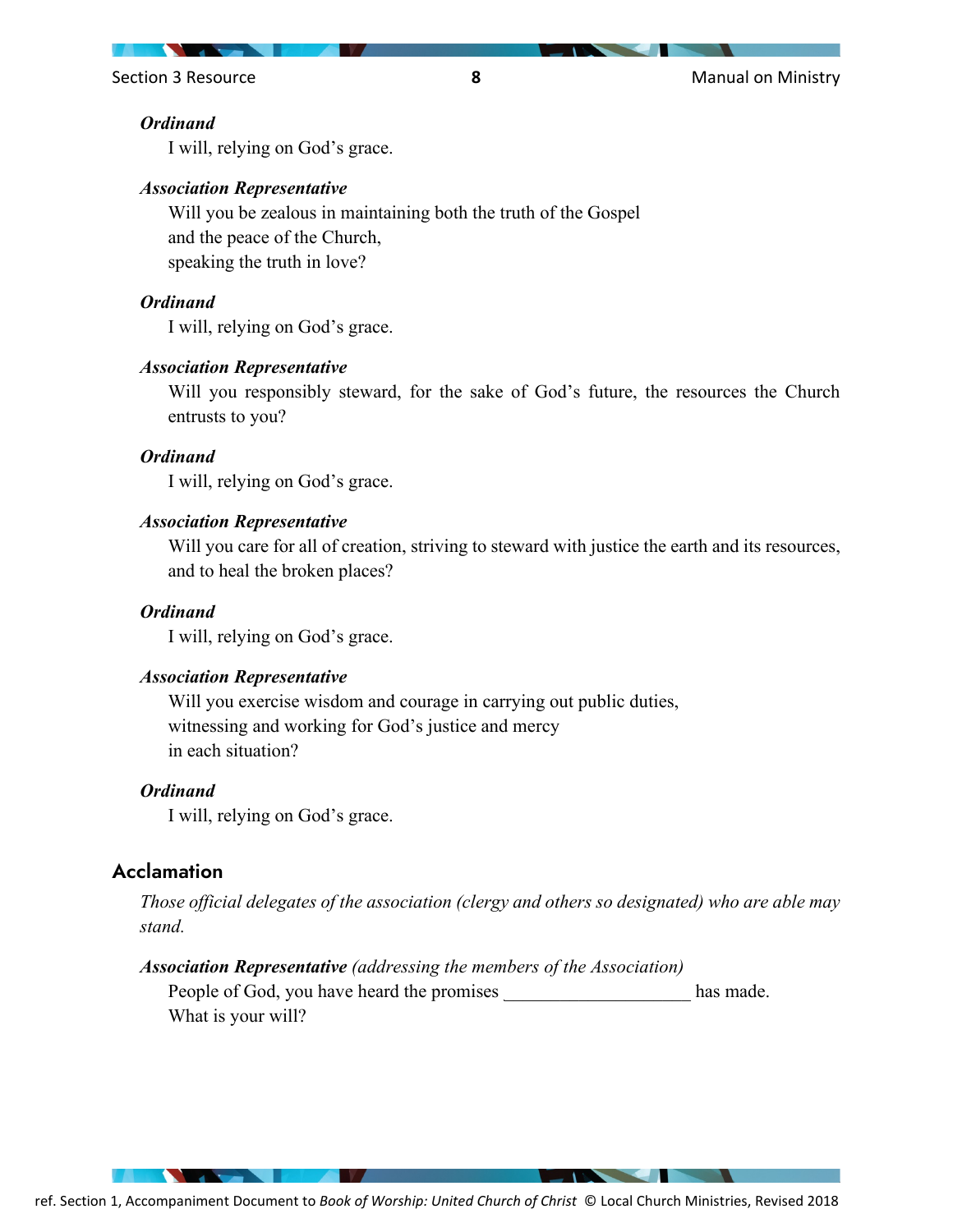Section 3 Resource **9 9 Manual on Ministry** 

# A

# *Association Members* By the grace of God, we affirm entitled and ready! Let us ordain Fig. Come, Holy Spirit. B *Association Members* By the grace of God, we affirm \_\_\_\_\_\_\_\_\_\_\_\_\_\_ worthy! Let us ordain Fig. Come, Holy Spirit. *Association Representative* Will you support in the ministry of Christ? *Association Members* We will.

*The people may show their approval and support by applause, a hymn, or some other means.*

# Laying On Of Hands

*The ordinand may kneel, if able. A leader may invite forward those who are to share in the laying on of hands. This group may include, depending on local custom, the congregation. "Veni Creator, Spiritus" or another hymn may be sung by the choir alone or with the congregation.*

# *Association Representative*

The laying on of hands is the traditional act of prayer through which the church in every age asks the Holy Spirit to confer on people who are called to ordained ministry the gifts they will need to serve.

*Those who have come forward to lay on hands may now do so. Silence may be observed. Then an association representative may lead in prayer.*

# A

# *Association Representative*

Let us pray, calling upon the Holy Spirit to accomplish this sacred rite: Come, Holy Spirit! Be present among your church gathered here as we authorize **\_\_\_\_\_\_\_\_\_\_\_\_\_\_\_\_\_\_\_** to preach your Word, administer the Sacraments,

and serve your people as pastor and teacher.

Come, Holy Spirit!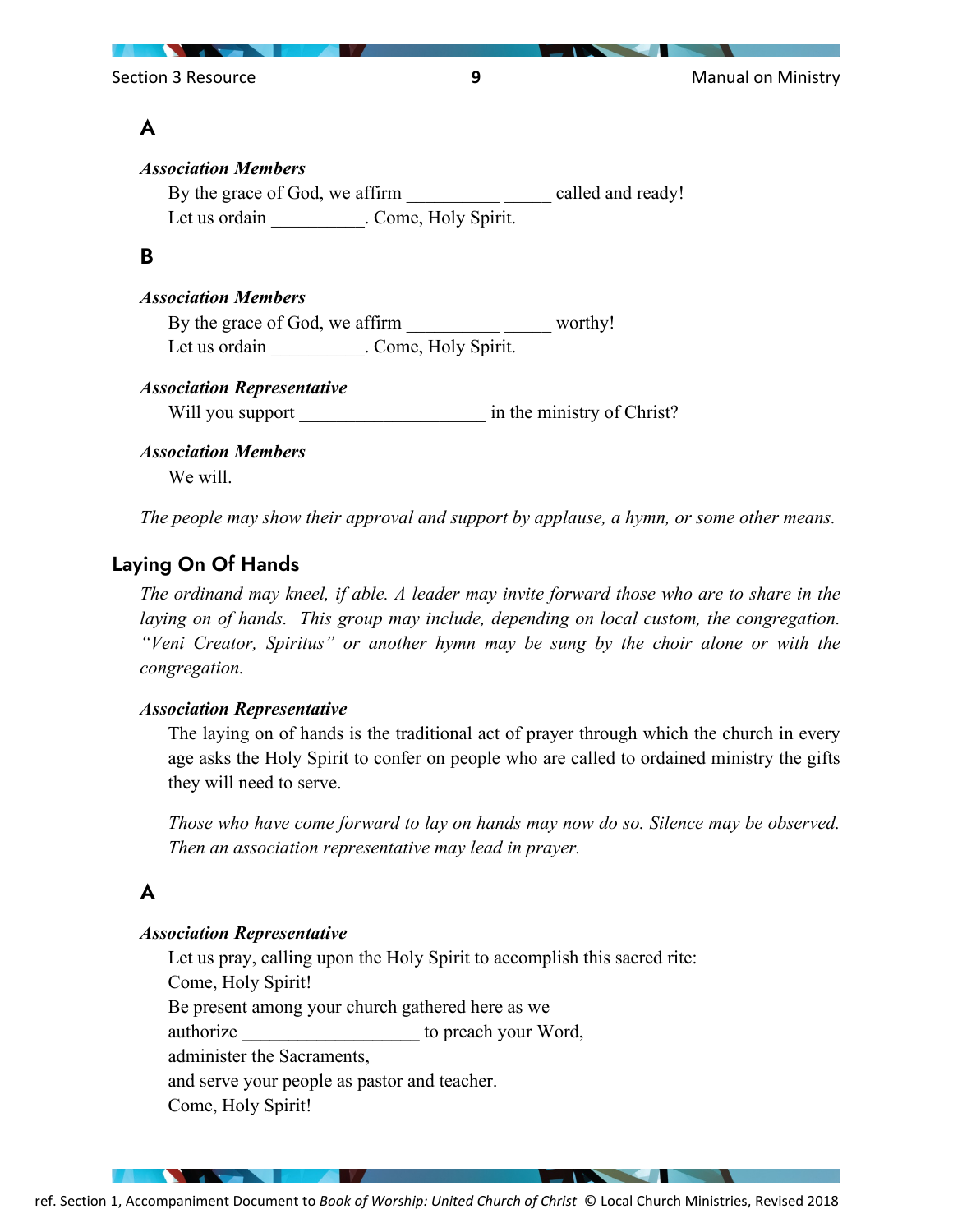Section 3 Resource **10** Manual on Ministry

#### *People*

**Come, Holy Spirit!**

#### *Association Representative*

Come, Lover of the Poor, Advocate for Justice, Comforter in Sorrow, Fresh Wind of Change:\* Come, Holy Spirit!

#### *People*

#### **Come, Holy Spirit!**

*\*add other attributes of the Spirit to this brief litany*

# *Association Representative*

Bestow on **Bestow** on *We are wisdom, your courage, your power.* Come, Holy Spirit!

#### *People*

**Come, Holy Spirit!**

#### *Association Representative*

Let the same mind be in that was also in Christ Jesus. Enable to nourish your people in the faith of the gospel. Come, Holy Spirit!

#### *People*

**Come, Holy Spirit!**

#### *Association Representative*

Fill speech with truth and life with integrity. Come, Holy Spirit!

#### *People*

**Come, Holy Spirit!**

#### *Association Representative*

Increase the faith of **\_\_\_\_\_\_\_\_\_\_\_\_\_\_\_\_\_\_\_\_**, strengthen \_\_\_\_\_\_\_\_\_\_\_ in the day of trouble, prosper \_\_\_\_\_\_\_\_\_\_ words and works that your justice may be known and your goodness celebrated. Come, Holy Spirit!

ref. Section 1, Accompaniment Document to *Book of Worship: United Church of Christ* © Local Church Ministries, Revised 2018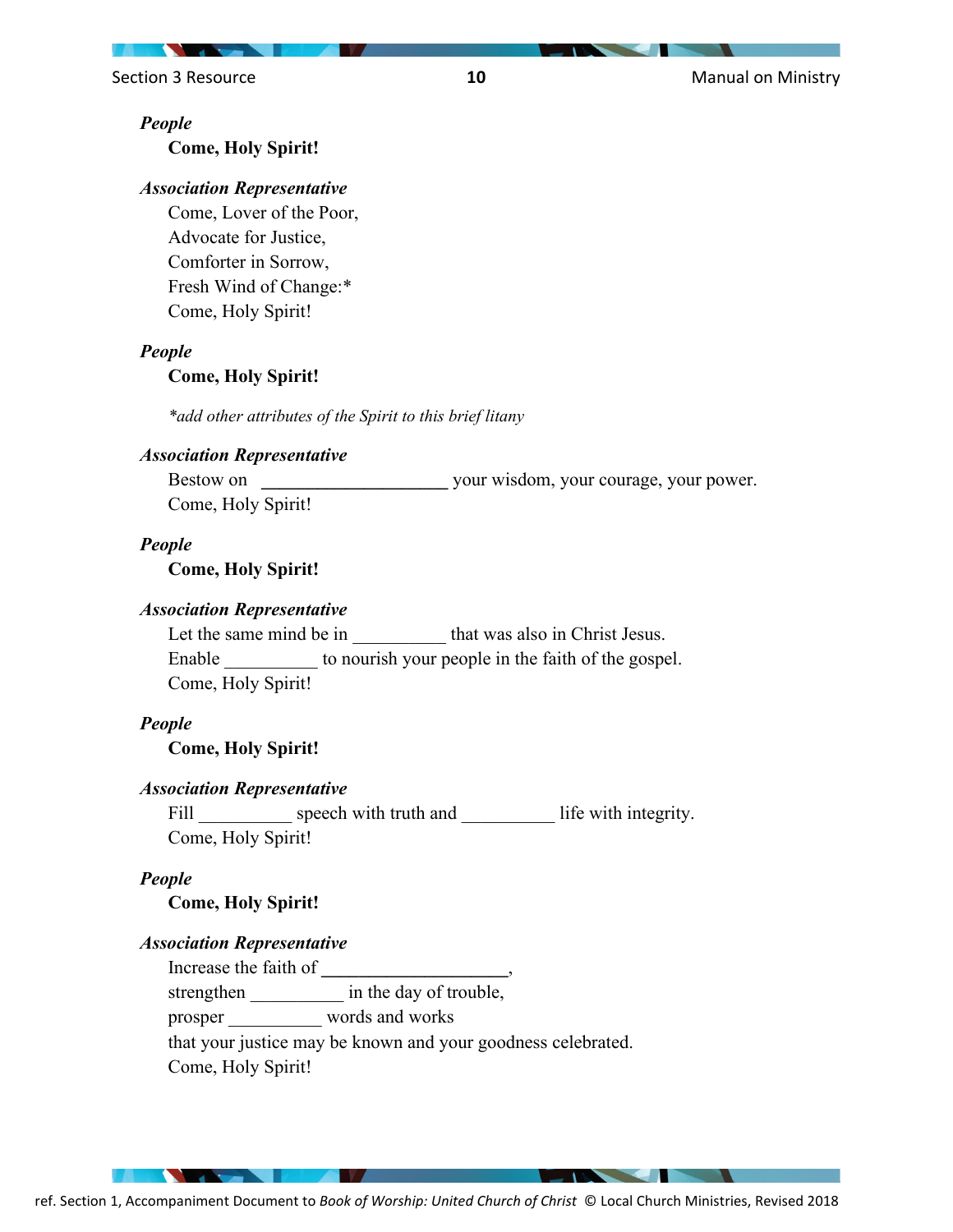Section 3 Resource **11 11** Manual on Ministry

#### *People*

**Come, Holy Spirit!**

#### *Association Representative*

In ordination today, O God, may your name may be glorified and your truth exalted; through Jesus Christ our Sovereign and Savior.

#### *People*

**Amen. Thanks be to God!**

## B

#### *Association Representative*

Let us pray.

Eternal God, in wisdom you govern all things, and from the beginning you have chosen faithful people

to serve you in ministry, and to build up the body of Christ.<sup>[16](#page-10-0)</sup>

Now bless and sanctify by your Holy Spirit your servant **\_\_\_\_\_\_\_\_\_\_\_\_\_\_\_\_\_\_\_\_**,

whom we, in your name and in obedience to your will,

by prayer and with the laying on of hands,

ordain to the ministry of the church,

committing to the authority to preach your word,

administer the sacraments,

and exercise the responsibilities of pastor and teacher.

Bestow on **the power of your Holy Spirit,** 

confirming what we do.

Let the same mind be in that was also in Christ Jesus.

Enable \_\_\_\_\_\_\_\_\_\_\_\_ to nourish your people in the faith of the gospel.

Fill speech with truth and life with integrity.

Increase the faith of **a** in you, strengthen \_\_\_\_\_\_\_\_\_\_\_\_\_ in the day of trouble, prosper words and works that your name may be glorified and your truth exalted;

through Jesus Christ our Sovereign and Savior.

<span id="page-10-0"></span><sup>16</sup> Ephesians 4:12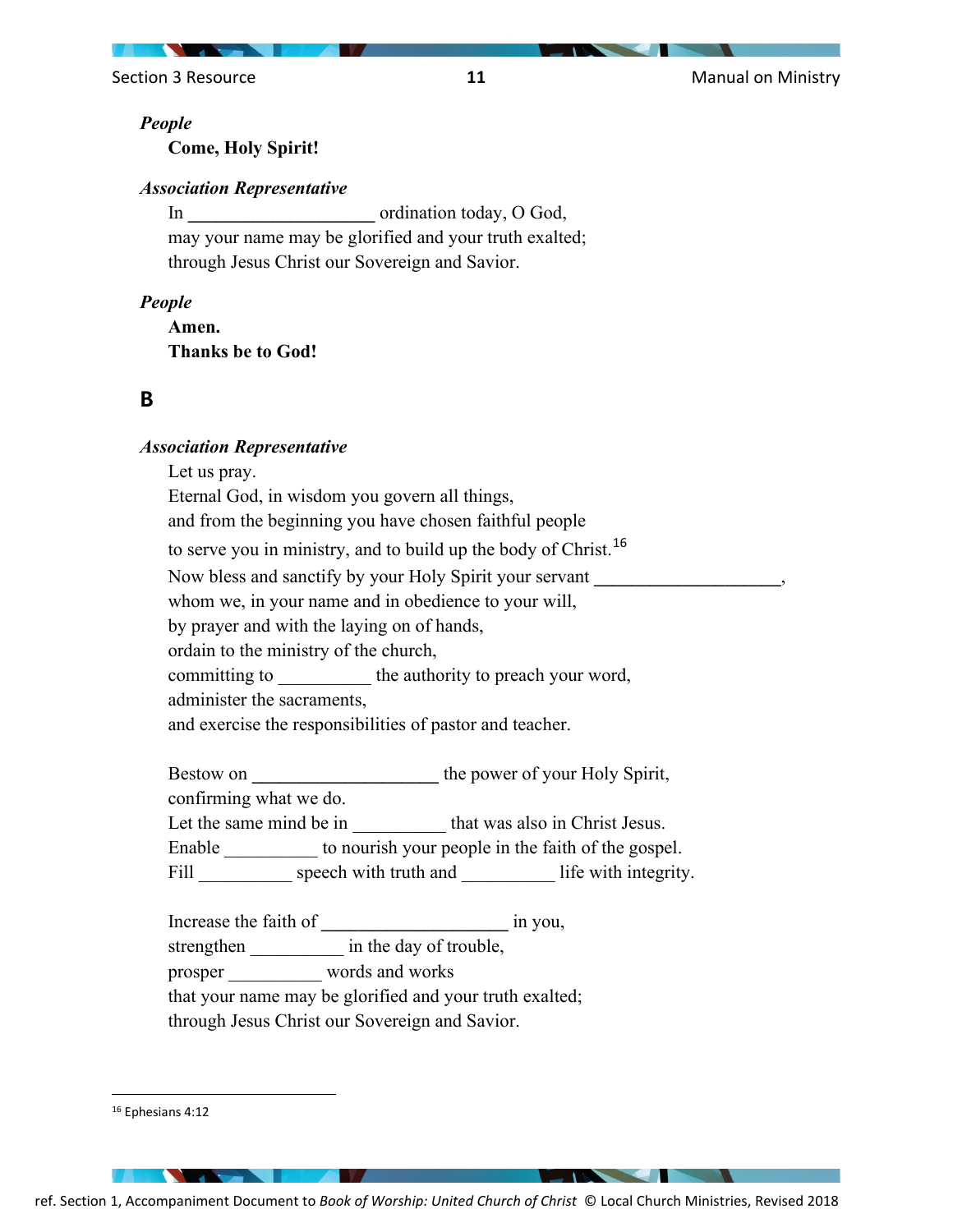# **Declaration**

*The newly ordained minister may rise.* 

#### *Association Representative*

In the name of Jesus Christ, the head of the church, and by the authority of the Association of the **Conference** of the **Association** of the **Association** of the **Legation** United Church of Christ, I declare you to be ordained into the ministry of Jesus Christ.

#### *Representative Of The Local Church*

*A stole may be presented to the newly ordained minister with these or other words.* 

Today we have prayed to God for your ministry. We will continue to pray for you, as you pray for the church the Holy Spirit calls into being. Partnership with God means working for something we do not fully know and of which we will not see the end. We are not our own. yet in each generation, we make the faith our own.<sup>[17](#page-11-0)</sup> As some things pass away and new things are foretold let us be the church known for joy and hope and intention. Together let us teach, invite, and embody Christ's wisdom, so that all that has come before and all that will come hereafter will be for God's good and worthy purposes.

*A Bible may be presented to the newly ordained minister with these or other words.* 

#### *Association Representative*

Receive at our hands this Bible of which you are appointed as an interpreter. Be diligent in the study of its message that you may speak with the authority of truth, and be a faithful minister of Word and Sacrament.

*A certificate of ordination along with the UCC Ministerial Code may be presented, and a gesture of Christian love may be made with these or other words.* 

<span id="page-11-0"></span><sup>17</sup> Preamble to the *Constitution of the United Church of Christ*